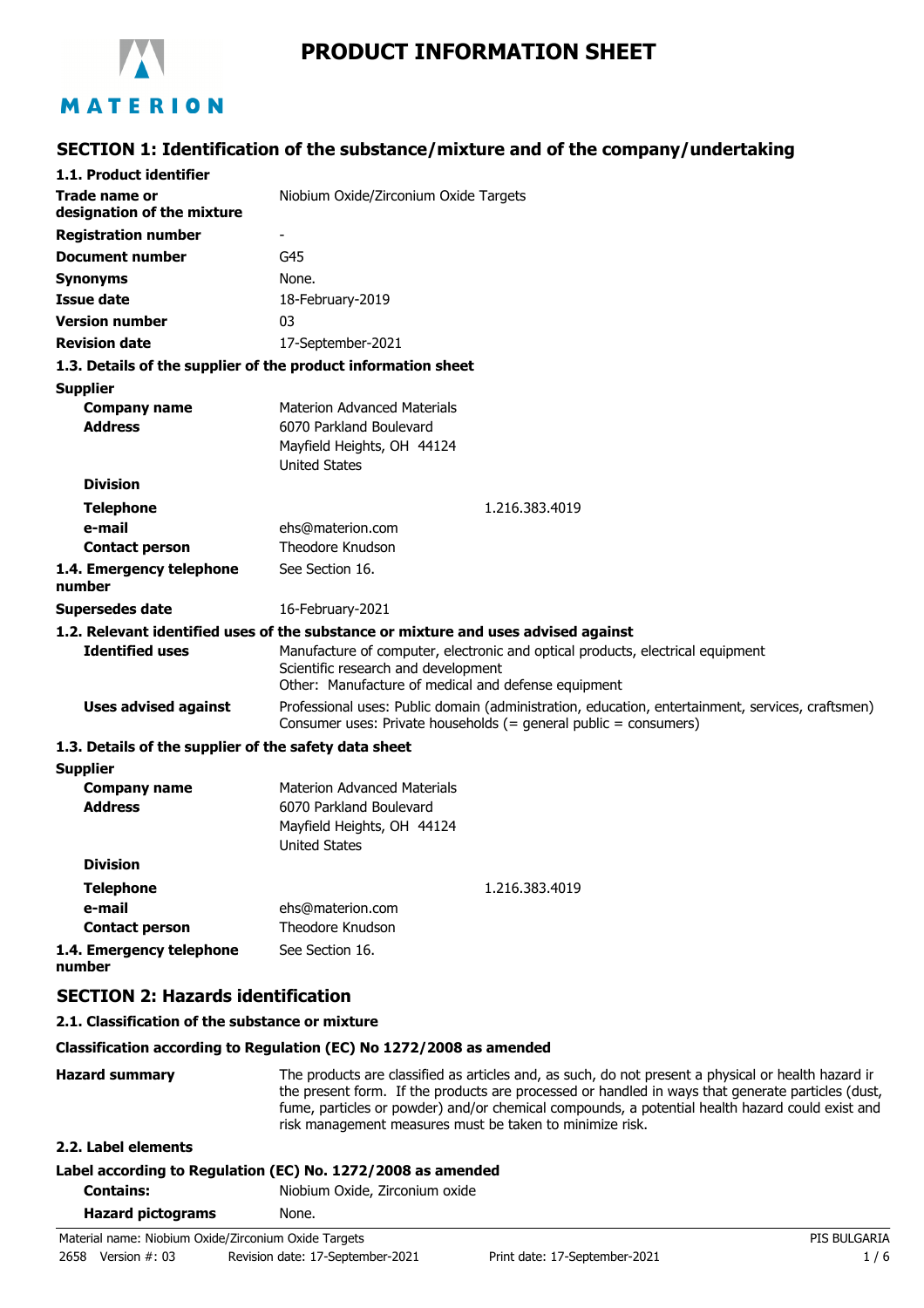| Signal word                       | None.                                                                                                                                                                                                                                                                 |
|-----------------------------------|-----------------------------------------------------------------------------------------------------------------------------------------------------------------------------------------------------------------------------------------------------------------------|
| <b>Hazard statements</b>          | The material as sold in solid form is generally not considered hazardous. However, if the process<br>involves grinding, melting, cutting or any other process that causes a release of dust or fumes,<br>hazardous levels of airborne particulate could be generated. |
| <b>Precautionary statements</b>   |                                                                                                                                                                                                                                                                       |
| <b>Prevention</b>                 | Observe good industrial hygiene practices.                                                                                                                                                                                                                            |
| <b>Response</b>                   | Wash hands after handling.                                                                                                                                                                                                                                            |
| <b>Storage</b>                    | Store away from incompatible materials.                                                                                                                                                                                                                               |
| <b>Disposal</b>                   |                                                                                                                                                                                                                                                                       |
| P501                              | Dispose of contents/container in accordance with local/regional/national/international regulations.                                                                                                                                                                   |
| Supplemental label<br>information | For further information, please contact the Product Stewardship Department at $+1.216.383.4019$ .                                                                                                                                                                     |
| 2.3. Other hazards                | None known.                                                                                                                                                                                                                                                           |

## **SECTION 3: Composition/information on ingredients**

### **3.2. Mixtures**

### **General information**

| <b>Chemical name</b> |                          | $\frac{0}{0}$ | No.                          | CAS-No. / EC REACH Registration No. Index No. |                          | <b>Notes</b> |
|----------------------|--------------------------|---------------|------------------------------|-----------------------------------------------|--------------------------|--------------|
| Niobium Oxide        |                          | 50            | 12034-57-0<br>234-808-1      | $\overline{\phantom{a}}$                      | $\overline{\phantom{a}}$ |              |
|                      | <b>Classification: -</b> |               |                              |                                               |                          |              |
| Zirconium oxide      |                          | 50            | 1314-23-4<br>$215 - 227 - 2$ | $\overline{\phantom{a}}$                      | $\overline{\phantom{0}}$ |              |
|                      | <b>Classification: -</b> |               |                              |                                               |                          |              |

# **SECTION 4: First aid measures**

**General information**

Ensure that medical personnel are aware of the material(s) involved, and take precautions to protect themselves.

### **4.1. Description of first aid measures**

| <b>Inhalation</b>                                                                        | Call a physician if symptoms develop or persist.           |
|------------------------------------------------------------------------------------------|------------------------------------------------------------|
| <b>Skin contact</b>                                                                      | Get medical attention if irritation develops and persists. |
| Eye contact                                                                              | Get medical attention if irritation develops and persists. |
| <b>Ingestion</b>                                                                         | Get medical advice/attention if you feel unwell.           |
| 4.2. Most important<br>symptoms and effects, both<br>acute and delayed                   | None known.                                                |
| 4.3. Indication of any<br>immediate medical attention<br>and special treatment<br>needed | Treat symptomatically.                                     |

# **SECTION 5: Firefighting measures**

| <b>General fire hazards</b>                                                                | No unusual fire or explosion hazards noted.                                                |
|--------------------------------------------------------------------------------------------|--------------------------------------------------------------------------------------------|
| 5.1. Extinguishing media<br>Suitable extinguishing<br>media                                | Powder. Dry sand. Use methods for the surrounding fire.                                    |
| Unsuitable extinguishing<br>media                                                          | None known.                                                                                |
| 5.2. Special hazards arising<br>from the substance or<br>mixture                           | This product is not flammable.                                                             |
| 5.3. Advice for firefighters<br><b>Special protective</b><br>equipment for<br>firefighters | Wear suitable protective equipment.                                                        |
| <b>Special firefighting</b><br>procedures                                                  | Use water spray to cool unopened containers.                                               |
| <b>Specific methods</b>                                                                    | Use standard firefighting procedures and consider the hazards of other involved materials. |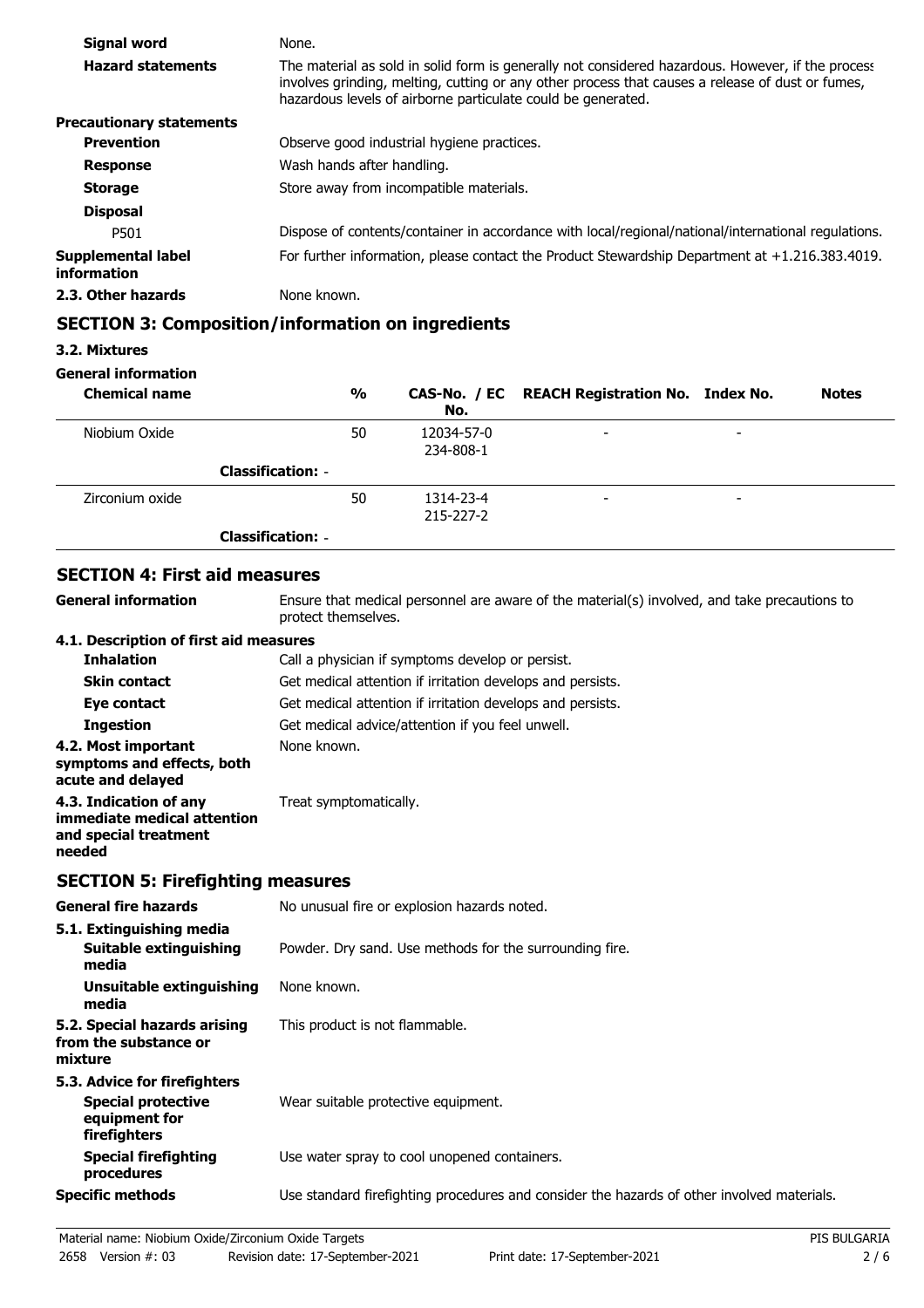### **SECTION 6: Accidental release measures**

|                                                              | 6.1. Personal precautions, protective equipment and emergency procedures            |
|--------------------------------------------------------------|-------------------------------------------------------------------------------------|
| For non-emergency<br>personnel                               | Keep unnecessary personnel away. For personal protection, see section 8 of the PIS. |
| For emergency<br>responders                                  | Use personal protection recommended in Section 8 of the PIS.                        |
| 6.2. Environmental<br>precautions                            | Collect spillage.                                                                   |
| 6.3. Methods and material for<br>containment and cleaning up | Collect spillage. For waste disposal, see section 13 of the PIS.                    |
| 6.4. Reference to other<br>sections                          | Not available.                                                                      |

# **SECTION 7: Handling and storage**

| 7.1. Precautions for safe<br>handling                                   | Wash thoroughly after handling. Observe good industrial hygiene practices. |
|-------------------------------------------------------------------------|----------------------------------------------------------------------------|
| 7.2. Conditions for safe<br>storage, including any<br>incompatibilities | Store away from incompatible materials (see Section 10 of the PIS).        |
| 7.3. Specific end use(s)                                                | Not available.                                                             |

## **SECTION 8: Exposure controls/personal protection**

| 8.1. Control parameters                              |                                                                                                                                                                                                                                                                                                                                                                                                        |
|------------------------------------------------------|--------------------------------------------------------------------------------------------------------------------------------------------------------------------------------------------------------------------------------------------------------------------------------------------------------------------------------------------------------------------------------------------------------|
| <b>Occupational exposure limits</b>                  | No exposure limits noted for ingredient(s).                                                                                                                                                                                                                                                                                                                                                            |
| <b>Biological limit values</b>                       | No biological exposure limits noted for the ingredient(s).                                                                                                                                                                                                                                                                                                                                             |
| <b>Recommended monitoring</b><br>procedures          | Follow standard monitoring procedures.                                                                                                                                                                                                                                                                                                                                                                 |
| Derived no effect levels<br>(DNELs)                  | Not available.                                                                                                                                                                                                                                                                                                                                                                                         |
| <b>Predicted no effect</b><br>concentrations (PNECs) | Not available.                                                                                                                                                                                                                                                                                                                                                                                         |
| <b>Exposure guidelines</b>                           | This material does not have established exposure limits.                                                                                                                                                                                                                                                                                                                                               |
| 8.2. Exposure controls                               |                                                                                                                                                                                                                                                                                                                                                                                                        |
| <b>Appropriate engineering</b><br>controls           | Good general ventilation (typically 10 air changes per hour) should be used. Ventilation rates should<br>be matched to conditions. If applicable, use process enclosures, local exhaust ventilation, or other<br>engineering controls to maintain airborne levels below recommended exposure limits. If exposure<br>limits have not been established, maintain airborne levels to an acceptable level. |
|                                                      | Individual protection measures, such as personal protective equipment                                                                                                                                                                                                                                                                                                                                  |
| <b>General information</b>                           | As a standard hygiene practice, wash hands before eating or smoking.                                                                                                                                                                                                                                                                                                                                   |
| Eye/face protection                                  | Wear safety glasses with side shields (or goggles).                                                                                                                                                                                                                                                                                                                                                    |
| <b>Skin protection</b>                               |                                                                                                                                                                                                                                                                                                                                                                                                        |
| - Hand protection                                    | Wear gloves to prevent metal cuts and skin abrasions during handling.                                                                                                                                                                                                                                                                                                                                  |
| - Other                                              | Use personal protective equipment as required.                                                                                                                                                                                                                                                                                                                                                         |
| <b>Respiratory protection</b>                        | In case of insufficient ventilation, wear suitable respiratory equipment.                                                                                                                                                                                                                                                                                                                              |
| <b>Thermal hazards</b>                               | Wear appropriate thermal protective clothing, when necessary.                                                                                                                                                                                                                                                                                                                                          |
| <b>Hygiene measures</b>                              | Always observe good personal hygiene measures, such as washing after handling the material and<br>before eating, drinking, and/or smoking. Routinely wash work clothing and protective equipment to<br>remove contaminants.                                                                                                                                                                            |
| <b>Environmental exposure</b><br>controls            | Environmental manager must be informed of all major releases.                                                                                                                                                                                                                                                                                                                                          |

# **SECTION 9: Physical and chemical properties**

### **9.1. Information on basic physical and chemical properties**

| Solid.  |
|---------|
| Solid.  |
| Silver. |
| None.   |
|         |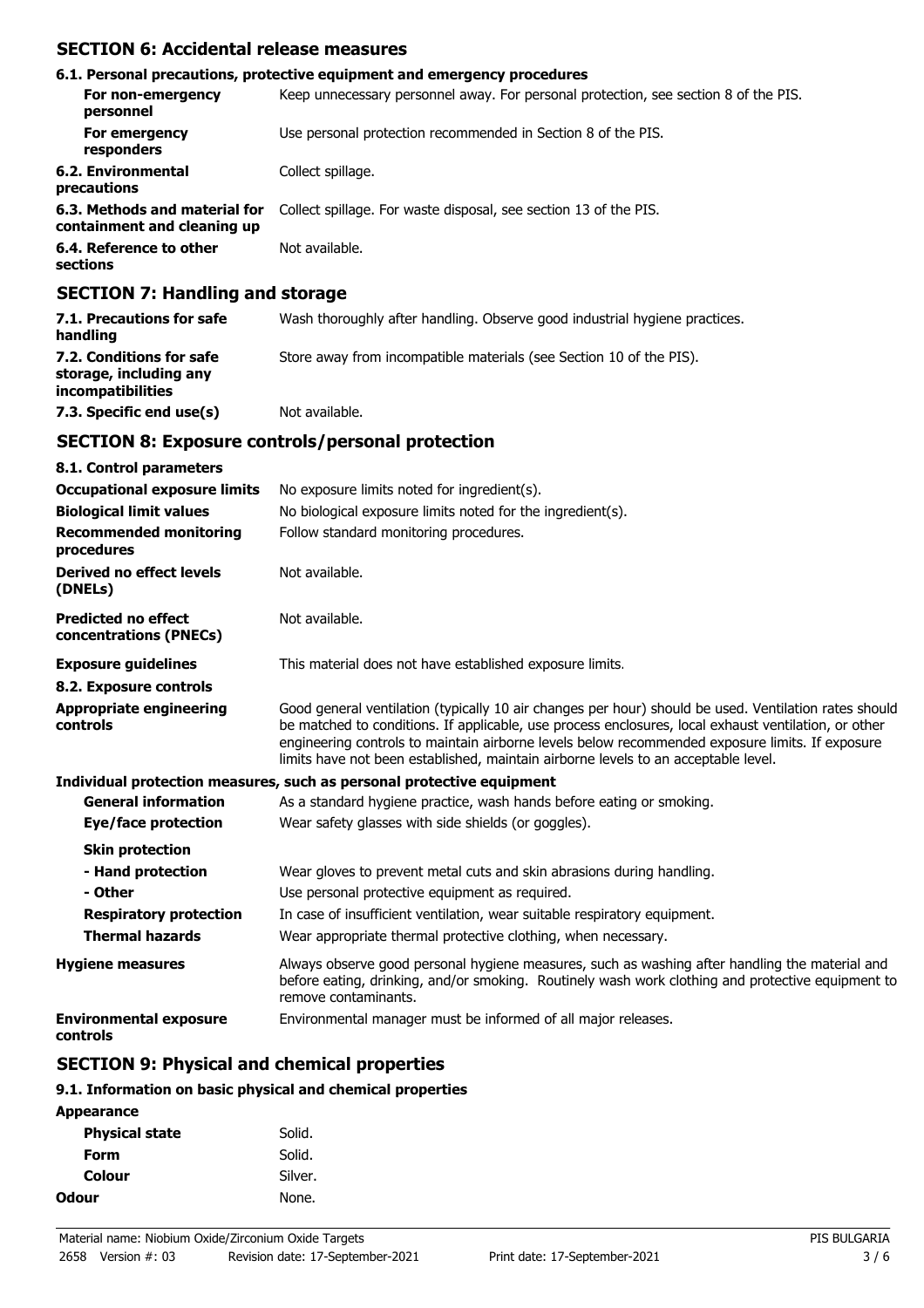| <b>Odour threshold</b>                            | Not applicable.                                             |
|---------------------------------------------------|-------------------------------------------------------------|
| рH                                                | Not applicable.                                             |
| Melting point/freezing point                      | 2200 - 2400 °C (3992 - 4352 °F) estimated / Not applicable. |
| Initial boiling point and<br>boiling range        | Not applicable.                                             |
| <b>Flash point</b>                                | Not applicable.                                             |
| <b>Evaporation rate</b>                           | Not applicable.                                             |
| Flammability (solid, gas)                         | None known.                                                 |
| <b>Vapour pressure</b>                            | Not applicable.                                             |
| <b>Vapour density</b>                             | Not applicable.                                             |
| <b>Relative density</b>                           | Not applicable.                                             |
| Solubility(ies)                                   |                                                             |
| <b>Solubility (water)</b>                         | Insoluble.                                                  |
| <b>Partition coefficient</b><br>(n-octanol/water) | Not applicable.<br>Not applicable.                          |
| <b>Auto-ignition temperature</b>                  | Not applicable.                                             |
| <b>Decomposition temperature</b>                  | Not applicable.                                             |
| <b>Viscosity</b>                                  | Not applicable.                                             |
| <b>Explosive properties</b>                       | Not explosive.                                              |
| <b>Oxidising properties</b>                       | Not oxidising.                                              |
| 9.2. Other information                            |                                                             |
| <b>Density</b>                                    | 8,10 - 8,40 g/cm3                                           |
| SPATTAN JA, AL, L'III, , J. ,                     |                                                             |

## **SECTION 10: Stability and reactivity**

| 10.1. Reactivity                            | The product is stable and non-reactive under normal conditions of use, storage and transport. |
|---------------------------------------------|-----------------------------------------------------------------------------------------------|
| 10.2. Chemical stability                    | Material is stable under normal conditions.                                                   |
| 10.3. Possibility of hazardous<br>reactions | No dangerous reaction known under conditions of normal use.                                   |
| 10.4. Conditions to avoid                   | Contact with incompatible materials.                                                          |
| 10.5. Incompatible materials                | Strong bases. Strong oxidising agents. Halogens.                                              |
| 10.6. Hazardous<br>decomposition products   | No hazardous decomposition products are known.                                                |

## **SECTION 11: Toxicological information**

**General information CCCUPATION** Occupational exposure to the substance or mixture may cause adverse effects.

#### **Information on likely routes of exposure**

| <b>Inhalation</b>   | Not likely, due to the form of the product. |
|---------------------|---------------------------------------------|
| <b>Skin contact</b> | Not likely, due to the form of the product. |
| Eye contact         | Not likely, due to the form of the product. |
| <b>Ingestion</b>    | Expected to be a low ingestion hazard.      |
| <b>Symptoms</b>     | None known.                                 |

### **11.1. Information on toxicological effects**

| <b>Acute toxicity</b>                                 | None known.                                 |
|-------------------------------------------------------|---------------------------------------------|
| <b>Skin corrosion/irritation</b>                      | Not classified.                             |
| Serious eye damage/eye<br>irritation                  | Not likely, due to the form of the product. |
| <b>Respiratory sensitisation</b>                      | Not a respiratory sensitizer.               |
| <b>Skin sensitisation</b>                             | Not a skin sensitiser.                      |
| <b>Germ cell mutagenicity</b>                         | Not classified.                             |
| Carcinogenicity                                       | Not classified.                             |
| <b>Reproductive toxicity</b>                          | Not classified.                             |
| Specific target organ toxicity<br>- single exposure   | Not classified.                             |
| Specific target organ toxicity<br>- repeated exposure | Not classified.                             |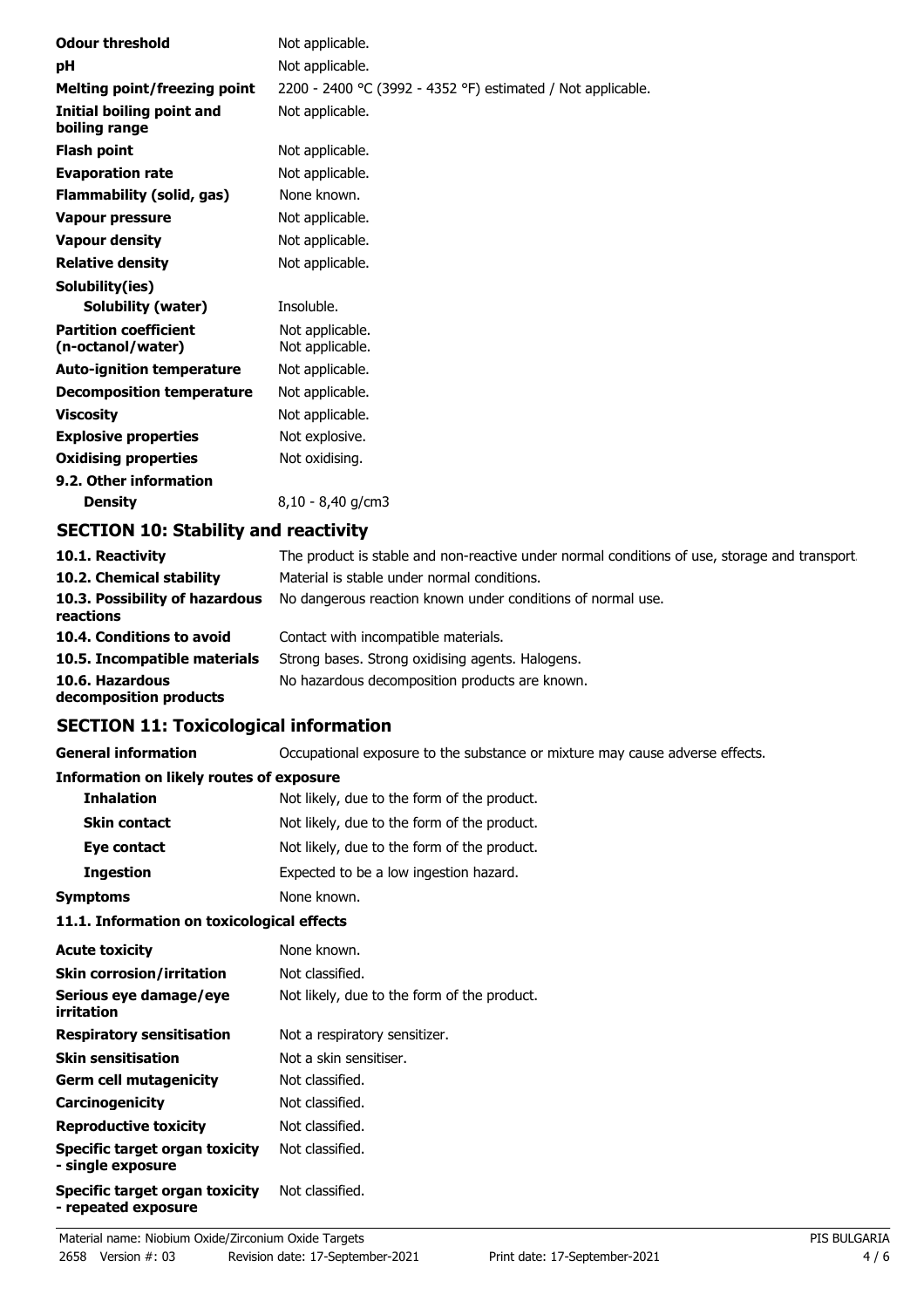| <b>Aspiration hazard</b>                       | Not an aspiration hazard.                                 |
|------------------------------------------------|-----------------------------------------------------------|
| Mixture versus substance<br><i>information</i> | No information available.                                 |
| <b>Other information</b>                       | This product has no known adverse effect on human health. |

# **SECTION 12: Ecological information**

| 12.1. Toxicity                                            | No toxicity data noted for the ingredient(s).                                                                                                                                              |
|-----------------------------------------------------------|--------------------------------------------------------------------------------------------------------------------------------------------------------------------------------------------|
| 12.2. Persistence and<br>degradability                    | No data is available on the degradability of this product.                                                                                                                                 |
| 12.3. Bioaccumulative<br>potential                        | No data available.                                                                                                                                                                         |
| <b>Partition coefficient</b><br>n-octanol/water (log Kow) | Not applicable.                                                                                                                                                                            |
| <b>Bioconcentration factor (BCF)</b>                      | Not available.                                                                                                                                                                             |
| 12.4. Mobility in soil                                    | No data available.                                                                                                                                                                         |
| 12.5. Results of PBT and<br><b>vPvB</b> assessment        | Not a PBT or vPvB substance or mixture.                                                                                                                                                    |
| 12.6. Other adverse effects                               | No other adverse environmental effects (e.g. ozone depletion, photochemical ozone creation<br>potential, endocrine disruption, global warming potential) are expected from this component. |

### **SECTION 13: Disposal considerations**

#### **13.1. Waste treatment methods**

| <b>Residual waste</b>                  | Dispose of in accordance with local regulations. Empty containers or liners may retain some product<br>residues. This material and its container must be disposed of in a safe manner (see: Disposal<br>instructions). |
|----------------------------------------|------------------------------------------------------------------------------------------------------------------------------------------------------------------------------------------------------------------------|
| Contaminated packaging                 | Empty containers should be taken to an approved waste handling site for recycling or disposal.                                                                                                                         |
| <b>EU waste code</b>                   | Not available.                                                                                                                                                                                                         |
| <b>Disposal</b><br>methods/information | Collect and reclaim or dispose in sealed containers at licensed waste disposal site.                                                                                                                                   |
| <b>Special precautions</b>             | Dispose in accordance with all applicable regulations.                                                                                                                                                                 |

# **SECTION 14: Transport information**

### **ADR**

14.1. - 14.6.: Not regulated as dangerous goods.

#### **RID**

14.1. - 14.6.: Not regulated as dangerous goods.

# **ADN**

14.1. - 14.6.: Not regulated as dangerous goods.

#### **IATA**

14.1. - 14.6.: Not regulated as dangerous goods.

#### **IMDG**

14.1. - 14.6.: Not regulated as dangerous goods.

### **SECTION 15: Regulatory information**

**15.1. Safety, health and environmental regulations/legislation specific for the substance or mixture**

### **EU regulations**

**Regulation (EC) No. 1005/2009 on substances that deplete the ozone layer, Annex I and II, as amended** Not listed.

**Regulation (EU) 2019/1021 On persistent organic pollutants (recast), as amended**

#### Not listed.

**Regulation (EU) No. 649/2012 concerning the export and import of dangerous chemicals, Annex I, Part 1 as amended**

Not listed.

**Regulation (EU) No. 649/2012 concerning the export and import of dangerous chemicals, Annex I, Part 2 as amended**

#### Not listed.

**Regulation (EU) No. 649/2012 concerning the export and import of dangerous chemicals, Annex I, Part 3 as amended**

Not listed.